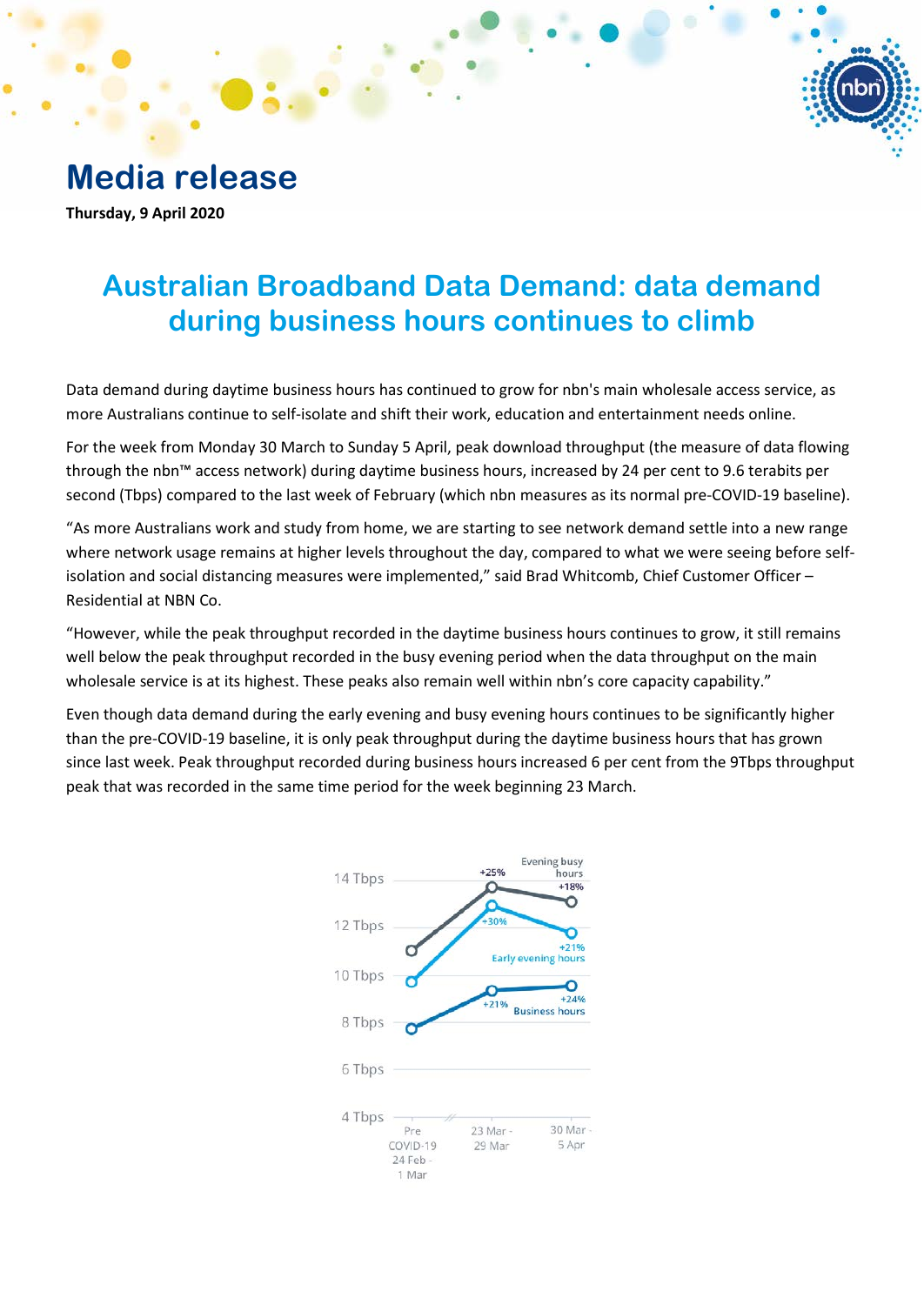Since social distancing measures were implemented, traffic on the nbn main wholesale service during business hours continues to track at more than 70 per cent (as shown in the graph below at 11am) higher than the pre-COVID-19 baseline.



The new figures are revealed in the latest release of *Australian Broadband Data Demand*, a weekly report from nbn that shows the highest throughput recorded in a week during each of the following three periods: the daytime business hours, early evening hours and busy evening hours.

Compared to that pre COVID-19 period, peak download throughput on the main wholesale service in the evening busy hours increased by 18 per cent to 13.1 (Tbps) for the week beginning 30 March. This was down from the peak data throughput of 13.8Tbps for the week beginning 23 March. That peak was recorded on the night of Friday, 27 March and coincided with an update to the popular video game Call of Duty.

The peak download throughput on the main wholesale service recorded in the early evening hours for the week beginning 30 March increased 21 per cent to 11.8Tbps, compared to the pre-COVID-19 baseline. This was also down from the previous week's 12.8Tbps peak throughput measure that was recorded in the same time period.

The increases in download peaks since the last week of February, comes as NBN Co continues to see strong demand for new connections. Over the past two weeks, more than 40,000 activation orders have been placed NBN Co as more Australians shift their work and educational needs to their home broadband services.

"We have seen a significant increase in higher speed orders as more Australians look to support the internet needs of their families and households who rely on fast, reliable broadband to now study, work and play," Mr Whitcomb said.